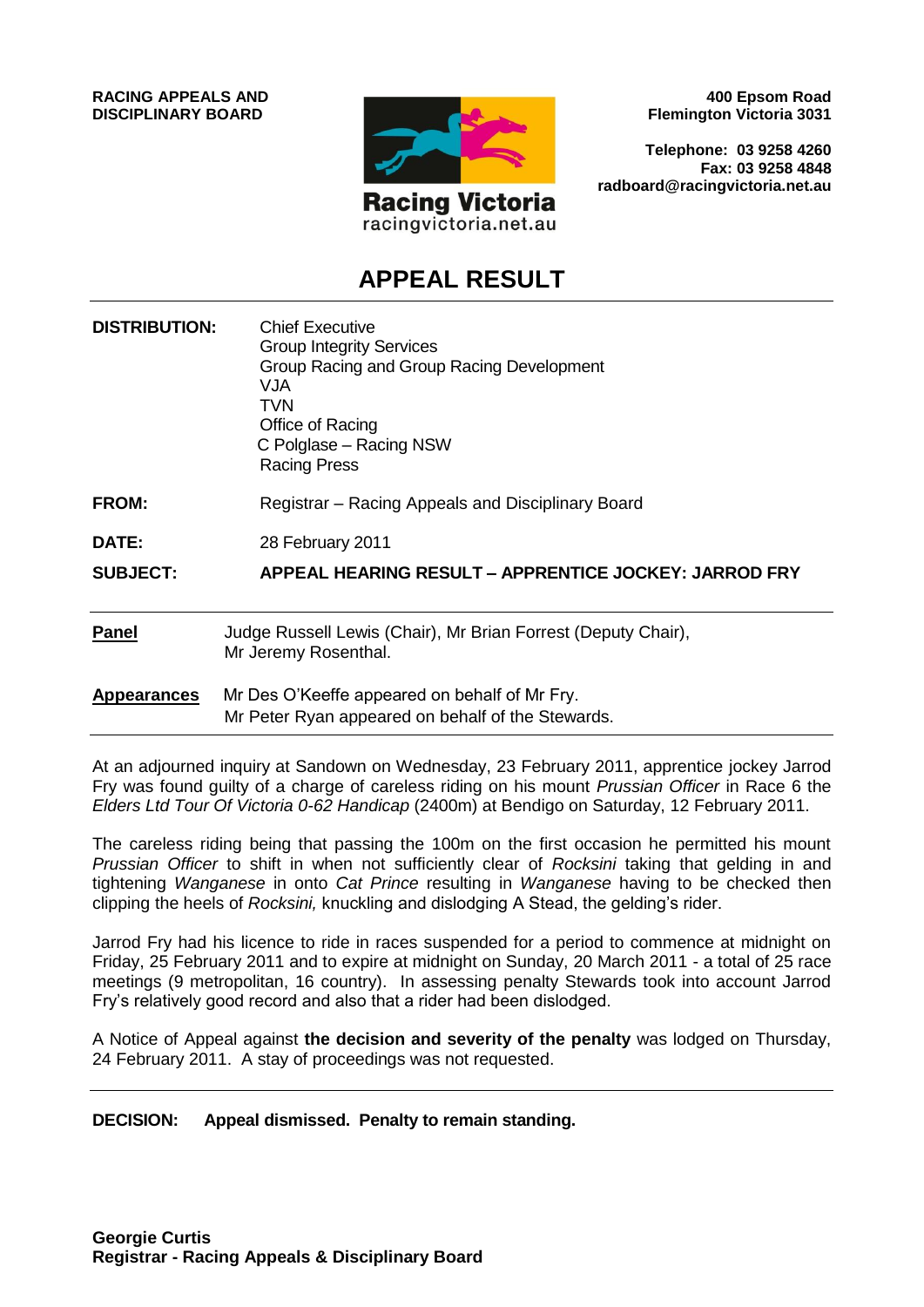# **TRANSCRIPT OF PROCEEDINGS**

# **RACING APPEALS AND DISCIPLINARY BOARD**

\_\_\_\_\_\_\_\_\_\_\_\_\_\_\_\_\_\_\_\_\_\_\_\_\_\_\_\_\_\_\_\_\_\_\_\_\_\_\_\_\_\_\_\_\_\_\_\_\_\_\_\_\_\_\_\_\_\_\_\_\_\_\_

**HIS HONOUR JUDGE R.P.L. LEWIS, Chairman MR B. FORREST MR J. ROSENTHAL**

#### **EXTRACT OF PROCEEDINGS**

#### **DECISION**

# **IN THE MATTER OF THE ELDERS TOUR OF VICTORIA 0-62 HANDICAP OVER 2400 METRES AT BENDIGO ON 12/2/11**

# **APPRENTICE JOCKEY: JARROD FRY**

#### **MELBOURNE**

#### **MONDAY, 28 JANUARY 2011**

MR P. RYAN appeared on behalf of the RVL Stewards

MR D. O'KEEFFE appeared on behalf of the Appellant